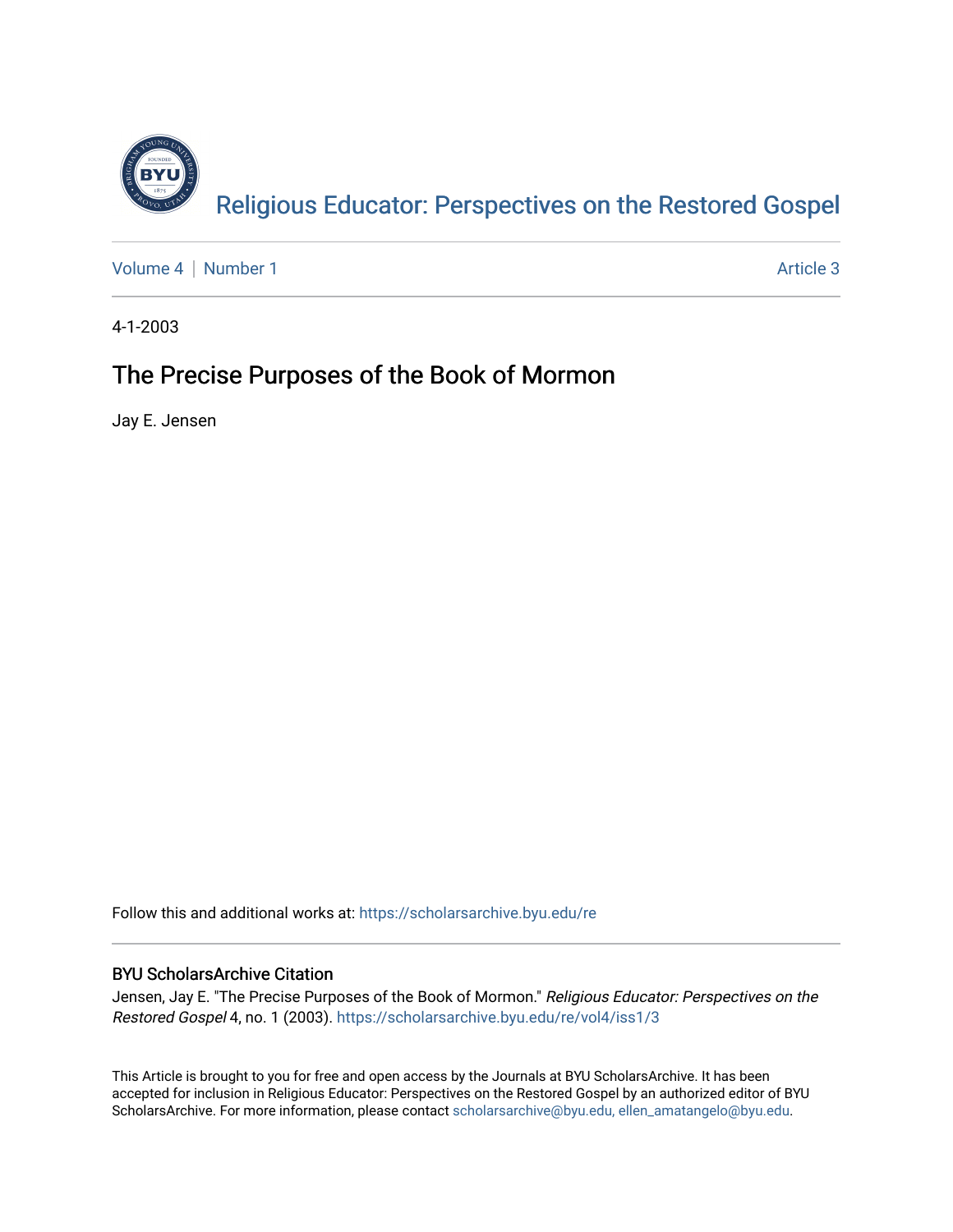

Elder Jay E. Jensen

Portrait of Elder Jay E. Jensen @ by Intellectual Reserve, Inc. Used by permission.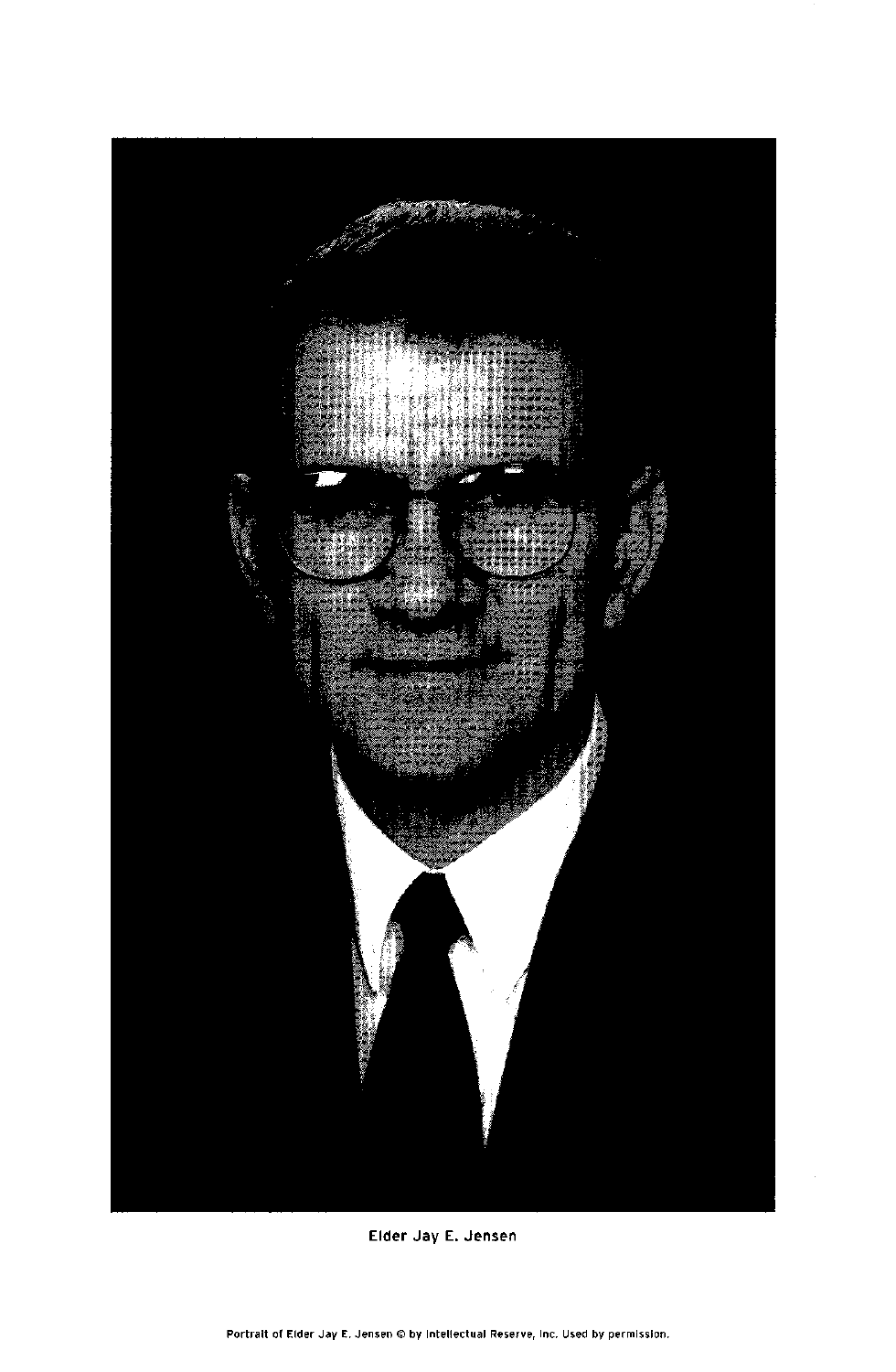# The Precise Purposes of the Book of Mormon

Elder Jay E. Jensen

Elder Jay E. Jensen is a member of the First Quorum of the Seventy.

As a young student in grade school and high school, I developed a love for reading good books. I am certain that much of my motivation came from my mother. Good books were always available at home. We also had the local public library. Saturdays were shopping days, and Mother drove the short distance from Mapleton to Springville, Utah, to do the weekly grocery shopping. The city library was one block from the market, and I often spent my time reading in the library rather than following her through the aisles of the store—a boring task. Somehow, through all those early years of reading, I failed to learn the significance of reading the prefaces or introductions to books, and I am confident the fault was mine, not the fault of my teachers. Later on in college, I learned that reading the preface is one of the most important things to do, for in them I learned the authors' stated purposes or intents and important background information concerning the text

### Moroni's Purpose Statement on the Title Page

Reading and understanding the introductions to the four standard works and their stated purposes is no exception; this practice is particularly true for the Book of Mormon. Unique to this volume of scripture are two significant introductions:  $(1)$  the title page, written by Moroni, and  $(2)$  the introduction, written under the direction of the First Presidency and the Quorum of the Twelve. The three other introductory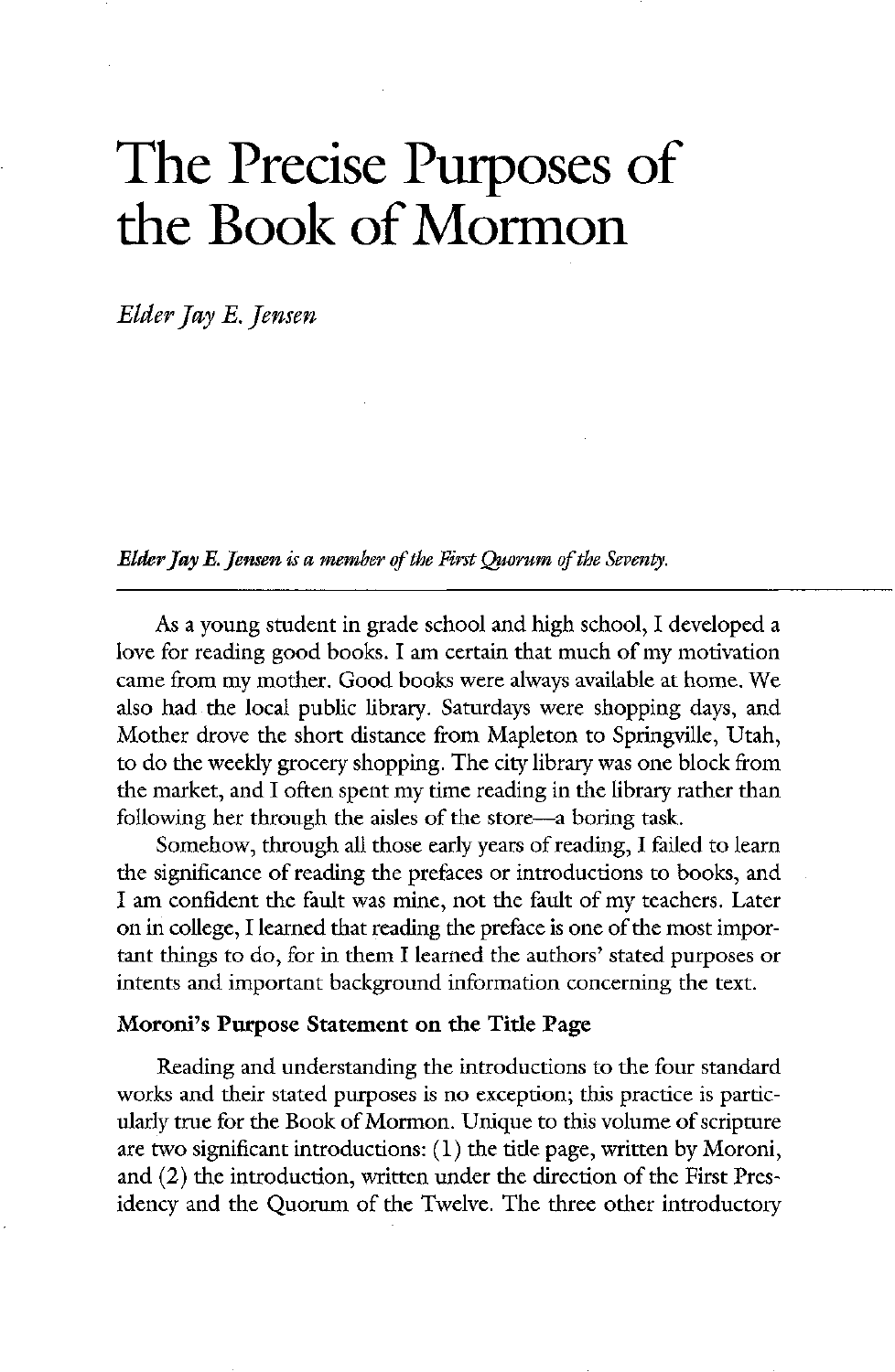sections to the Book of Mormon—The Testimony of the Three and Eight Witnesses, Testimony of the Prophet Joseph Smith, and A Brief Explanation about the Book of Mormon—are also important because of the useful background and contextual information they provide, but not because they are statements of intent

Moroni states the precise purposes of the Book of Mormon on the title page—"Which is to show unto the remnant of the House of Israel

1. "what great things the Lord hath done for their fathers; and

2. "that they may know the covenants of the Lord, that they are not cast off forever—And also

3. "to the convincing of the Jew and Gentile that JESUS is the CHRIST, the ETERNAL GOD, manifesting himself unto all nations."

To this list we might add Moroni's last words on the title page, "That ye may be found spotless at the judgment-seat of Christ," a vital part of the Book of Mormon's purpose.

A worthwhile scripture study exercise is to take three separate pieces of paper and write one of the statements at the top of each and then begin a careful study of the Book of Mormon, writing scripture references supporting each purpose. My own efforts showed that the longest list of references is under the third purpose, substantiating the truth that the Book of Mormon is the most Christ-centered book ever written and truly "Another Testament of Jesus Christ." In the first two purpose statements, "what great things the Lord hath done for their fathers," and "that they may know the covenants of the Lord," Moroni clearly established that people in the Book of Mormon are Israelites and inheritors of the promises made to the fathers. Specifically, the term *fathers* referred to in the first statement may refer to specific ancestral lines and to all the great prophets and patriarchs in the Old Testament, but quite often the fathers are the three great patriarchs, Abraham, Isaac, and Jacob, with whom the Lord made covenants. Thus, the first statement leads to the second: "that they may know the covenants of the Lord."<sup>1</sup> Nephi is the principal writer and author of the small plates, and Mormon and Moroni are the principal compilers and writers of the large plates. These three writers were clear in their purposes for writing, all of which generally tie into the title page of the Book of Mormon; but, as will be shown below, it was probably Nephi who started the basic themes that helped all other writers and compilers with their focus, resulting in the title page as we know it today.

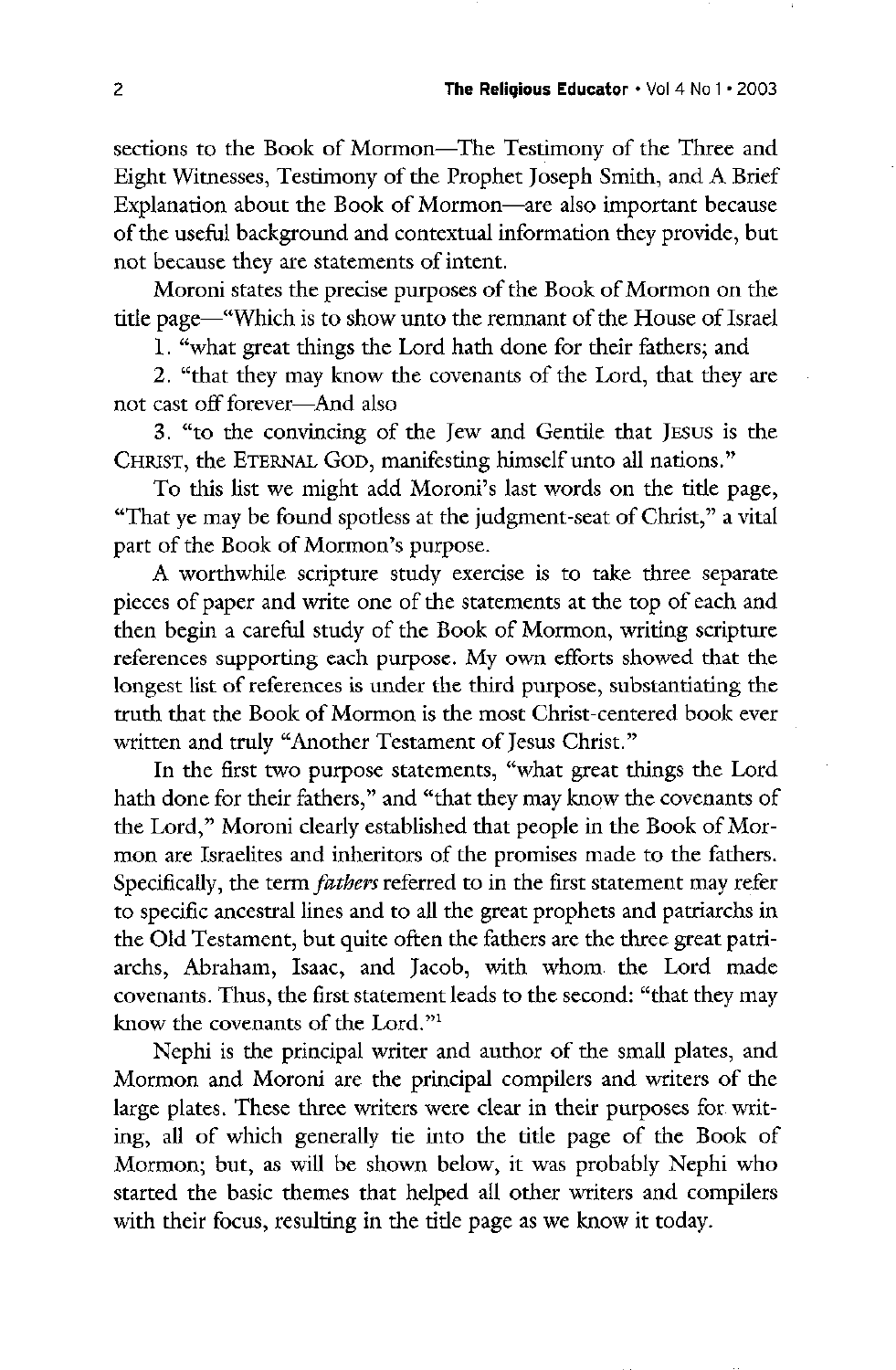#### Nephi's Purposes in Writing

So significant are the small plates, and especially the writings of Nephi, that the Lord declared, "Behold, there are many things engraven upon the plates of Nephi which do throw greater views upon my gospel<sup>"</sup> (D&C 10:45; emphasis added). This greater view appears early on in  $1$  Nephi. In fact, the more I read, study, ponder, and pray over the Book of Mormon, the more I am convinced that Lehi and Nephi set the major doctrinal themes for all other writers. If this is so, then the small plates of Nephi (1 and 2 Nephi, Jacob, Enos, Jarom, and Omni) are a preface to the entire 531 pages (English edition). Perhaps it is even safe to say that those themes are established by the dream and vision of Lehi (see  $1$  Nephi  $8$ ;  $10$ ) and Nephi's subsequent vision of the same (see 1 Nephi 11–14). Also, it is important to include Nephi's commentary on Lehi's vision or dream as found in chapter 15. In summary, 1 Nephi chapters 8 through 15 (inclusive) are the most complete preface to the entire Book of Mormon, and all else that follows in this magnificent book grows out of and is in harmony with these eight chapters.<sup>2</sup>

Lehi and Nephi focus on covenants, the Messiah, the gathering of Israel, the Gentiles, and the Restoration in these early chapters, but it is Nephi's commentary on them that establishes the centrality of the themes Moroni outlined in the title page. For me,  $1$  Nephi 15 is one of the most important chapters in the entire Book of Mormon. The setting for it is that Laman and Lemuel had not understood Lehi's words "concerning the natural branches of the olive-tree, and also concerning the Gentiles"  $(1 \text{ Nephi } 15:7)$ . Nephi answered them by teaching them about israel and its scattering and subsequent gathering in the latter days, beginning with the coming forth of the Book of Mormon, which he said contains the fulness of the gospel and would "come unto the Gentiles, and from the Gentiles unto the remnant of our seed"  $(1$  Nephi 15:13). As a result of the Book of Mormon, the remnant of their seed and all the house of Israel would know

1. "that they are of the house of Israel, and

2. "that they are the covenant people of the Lord; and

3. "then shall they know and come to the knowledge of their forefathers, and also

4. "to the knowledge of the gospel of their Redeemer which was ministered unto their fathers by him; wherefore,

5. "they shall come to the knowledge of their Redeemer and the very points of his doctrine, that they may know how to come unto him and be saved"  $(1$  Nephi 15:14).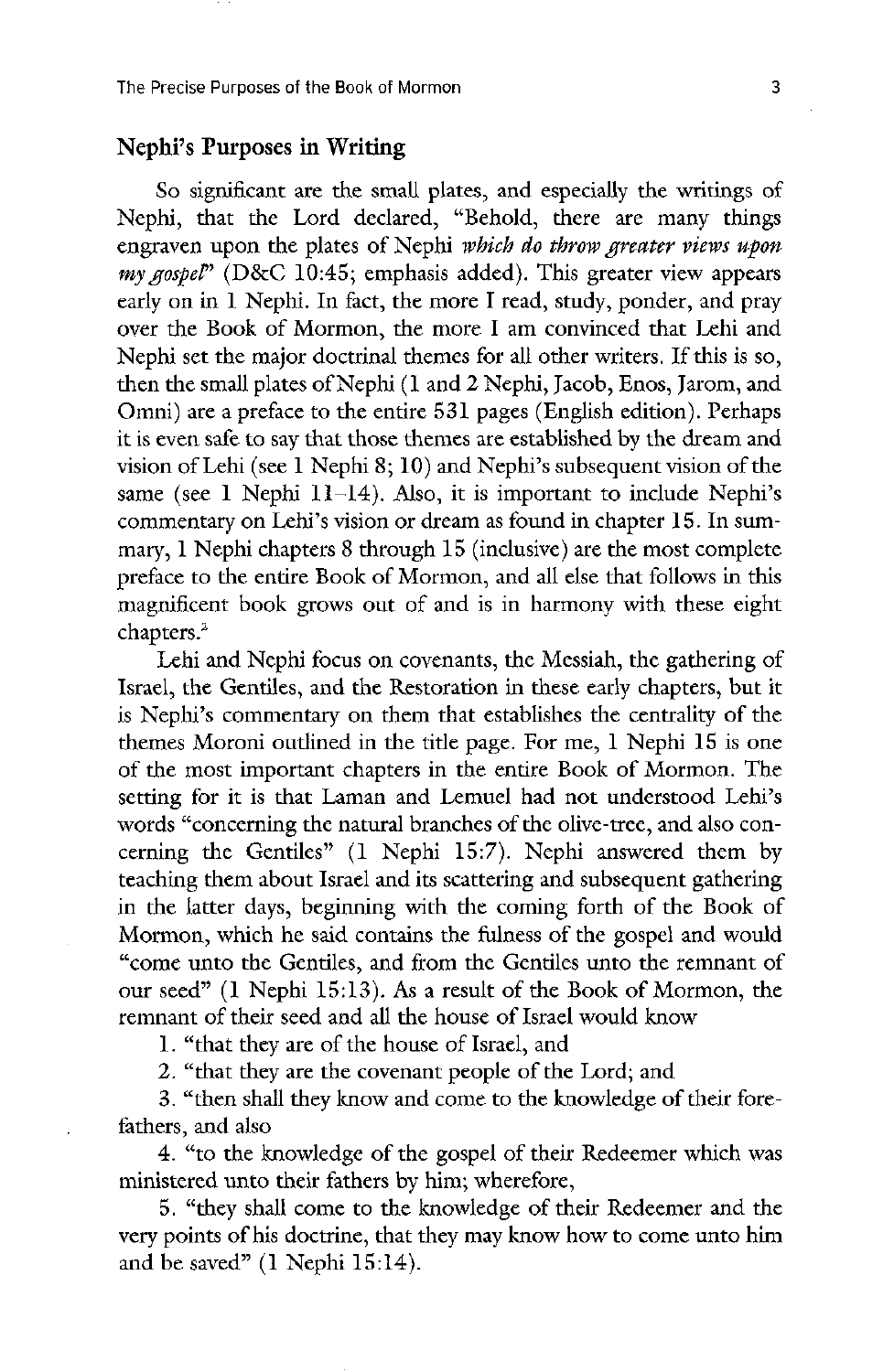Those who come to this knowledge will rejoice and come into the true fold of God and be grafted into the true olive tree (see 1 Nephi  $15:15-16$ ). To be grafted in, by scriptural definition, is to "come to the knowledge of the true Messiah, their Lord and their Redeemer" (I Nephi  $10:14$ ). As people come to this knowledge and are grafted in, we see the grand fulfillment of the promises made to Abraham, "pointing to the covenant which should be fulfilled in the latter days; which covenant the Lord made to our father Abraham, saying: In thy seed shall all the kindreds of the earth be blessed"  $(1$  Nephi 15:18).

The kindreds or families spoken of will be converted through the power of the Spirit as they read, ponder, and pray about the Book of Mormon and will be led to the holy temple, where families are sealed together in fulfillment of the promises made to Abraham.

All other Book of Mormon writers and prophets received revelation from the Holy Ghost, from heavenly messengers, and from the Savior Himself that build upon and expand the simple, profound truths that Lehi and Nephi received by revelation. This revelation shows that "he [Jesus Christ] is the same yesterday, to-day, and forever; and the way is prepared for all men from the foundation of the world, if it so be that they repent and come unto him"  $(1$  Nephi 10:18).

Nephi concluded his portion of the plates by teaching us what he hoped his writings would do—and, for emphasis, I identify them in outline form with this introductory statement by Nephi: "And the words which I have written in weakness will be made strong unto them; for

1. "it persuadeth them to do good;

2. "it maketh known unto them of their fathers;

3. "and it speaketh of Jesus, and persuadeth them to believe in him, and to endure to the end, which is life eternal.

4. "And it speaketh harshly against sin"  $(2 \text{ Nephi } 33:4-5)$ .

### Other Purposes of the Book of Mormon as Described by Nephi

In addition to the declared purposes discussed thus far, Nephi shared poignant thoughts and feelings about what he had written and what he hoped his writings would do. For example, Nephi included the writings of Isaiah with the hope that we would liken them and that they would "persuade them [us in these latter days] that they would remember the Lord their Redeemer  $\dots$  and believe in [Him]" (I Nephi 19:18, 23). Furthermore, speaking about the plates of brass, Nephi testified that by likening them to ourselves, we will know they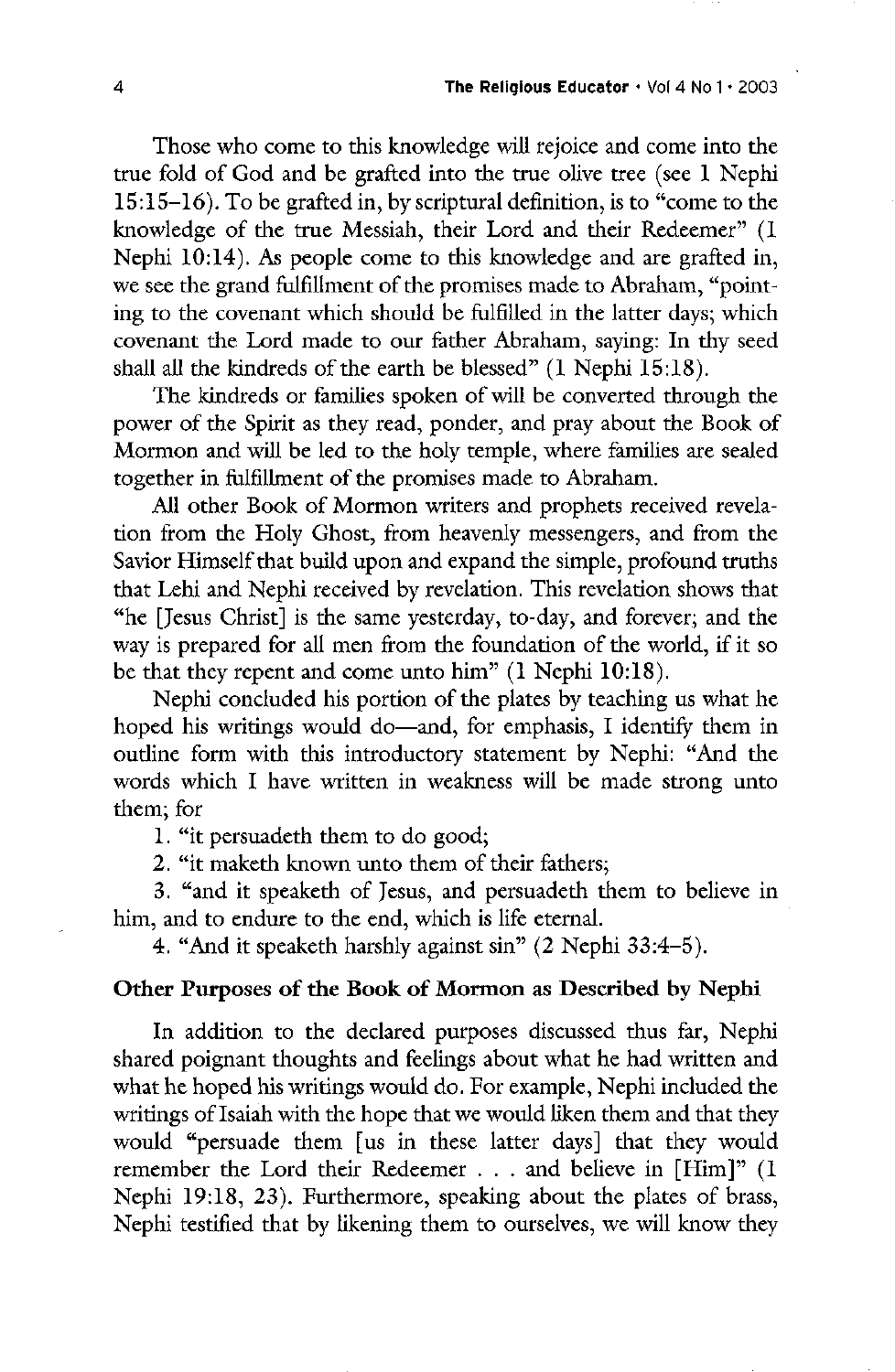"are true; and they testify that a man must be obedient to the commandments of God"  $(1$  Nephi 22:30).

Nephi's understanding about these things, the writings on the small plates, is clearly stated with his interpretation of his father's dream, and we can read between the lines to discern his deep feelings: "I said unto them that it [the iron rod] was the word of God; and whoso would hearken unto the word of God, and would hold fast unto it, they would never perish; neither could the temptations and the fiery darts of the adversary overpower them unto blindness, to lead them away to destruction"  $(1$  Nephi 15:24).

In the so-called Psalm of Nephi, we glimpse his feelings about the plates: "And upon these I write the things of my soul.  $\ldots$  For my soul delighteth in the scriptures, and my heart pondereth them, and writeth them for the learning and the profit of my children. Behold, my soul delighteth in the things of the Lord; and my heart pondereth continually upon the things which I have seen and heard"  $(2$  Nephi 4:15–16).

After Nephi had included the writings of Isaiah and his commentaries and prophecies of the same, he said he was satisfied except for "a few words which I must speak concerning the doctrine of Christ"  $(2)$ Nephi 31:2). Following that statement, he wrote about what the Lord had showed to him, perhaps as part of the vision described in 1 Nephi  $11-14$ , about the Savior, His baptism, and why we must follow Him and stay on the path He marked (see 2 Nephi 31; compare to 1 Nephi 8, Lehi's dream). Then, Nephi gave first what I call an if-then proposition concerning the words of Christ: "If ye shall press forward, feasting upon the word of Christ, and endure to the end, behold [then], thus saith the Father: Ye shall have eternal life"  $(2 \text{ Nephi } 31:20;$ emphasis added). This strong invitation was followed by this command: "Feast upon the words of Christ; for behold, the words of Christ will tell you all things what ye should do"  $(2 \text{ Nephi } 32:3)$ . Finally, he brought his portion of the small plates to a close by stating that "I, Nephi, have written what I have written, and I esteem it as of great worth"  $(2 \text{ Nephi } 33:3)$ . He was commanded to write these things, knowing that they are the words of Christ and that we and Nephi "shall stand face to face" and be judged according to what we have done with the words he wrote, for they will either condemn us or bless us with life eternal (see 2 Nephi  $33:11-15$ ).

#### Jacob's Purpose Statement

Jacob adhered to the intent established by Nephi and the important focus on the themes of what the lord had done for their fathers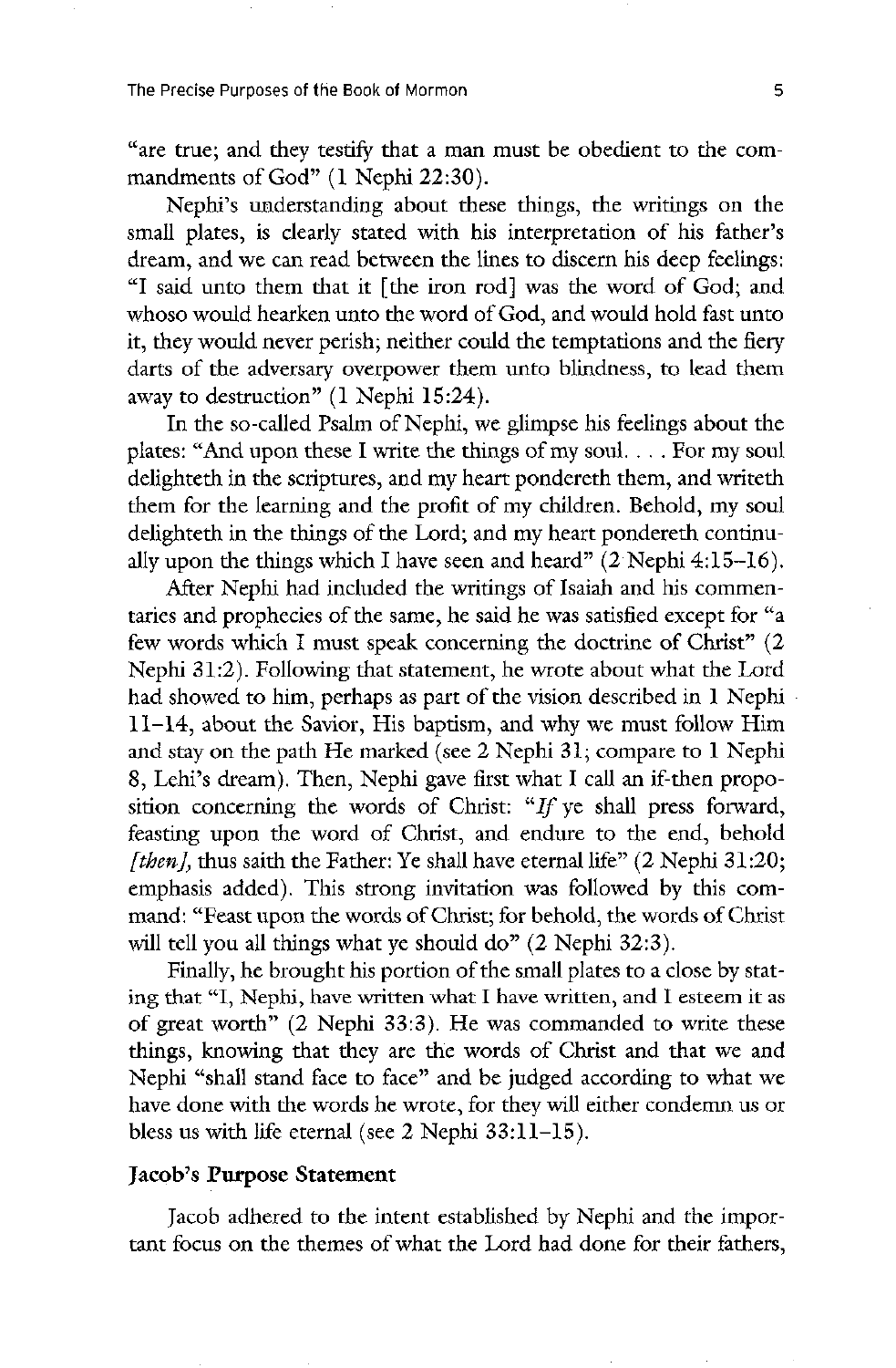that Israel may know the covenants of the Lord, and to the convincing of Jew and Gentile that Jesus is the Christ. These are found in 2 Nephi 6 through 10, especially chapters 9 and 10, and Jacob 1 through 6. In the following meaningful purpose statement, Jacob expressed his hopes for what he had written: "And we labor diligently to engraven these words upon plates, hoping that our beloved brethren and our children will receive them with thankful hearts, and look upon them that they may learn with joy and not with sorrow, neither with contempt, concerning their first parents. For, for this intent have we written these things, that they may know that we knew of Christ, and we had a hope of his glory many hundred years before his coming; and not only we ourselves had a hope of his glory, but also all the holy prophets which were before us" (Jacob  $4:3-4$ ).

This precise statement of intent is then illustrated by the magnificent allegory in jacob chapter <sup>5</sup> and his summary of that allegory in chapter 6, specifically that God will remember the house of Israel and His covenant with them, exhorting them to "repent, and come with full purpose of heart, and cleave unto God" and not "reject all the words which have been spoken concerning Christ" (Jacob 6:5, 8), which he and Nephi had been so careful in writing and preserving.

#### Fulfillment of the Writers' Intents in the Book of Alma

In Mormon's abridgment of Alma's teachings and experiences, the following summary of what the plates had accomplished thus far illustrates the fulfillment of intent. If we change the verb tense from the past to the present or future, these truths also may be considered as statement of purpose

"And now, it has hitherto been wisdom in God that these things should be preserved; for behold they [the writings on the plates] have

1. "enlarged the memory of this people, yea, and

2. "convinced many of the error of their ways, and

3. "brought them to the knowledge of their God unto the salvation of their souls

4. "Yea, I say unto you, were it not for these things that these records do contain, which are on these plates, Ammon and his brother could not have convinced so many thousands of the Lamanites of the incorrect tradition of their fathers; yea, these records and their words brought them unto repentance; that is, they brought them to the knowledge of the Lord their God, and to rejoice in Jesus Christ their Redeemer" (Alma 37:8-9).

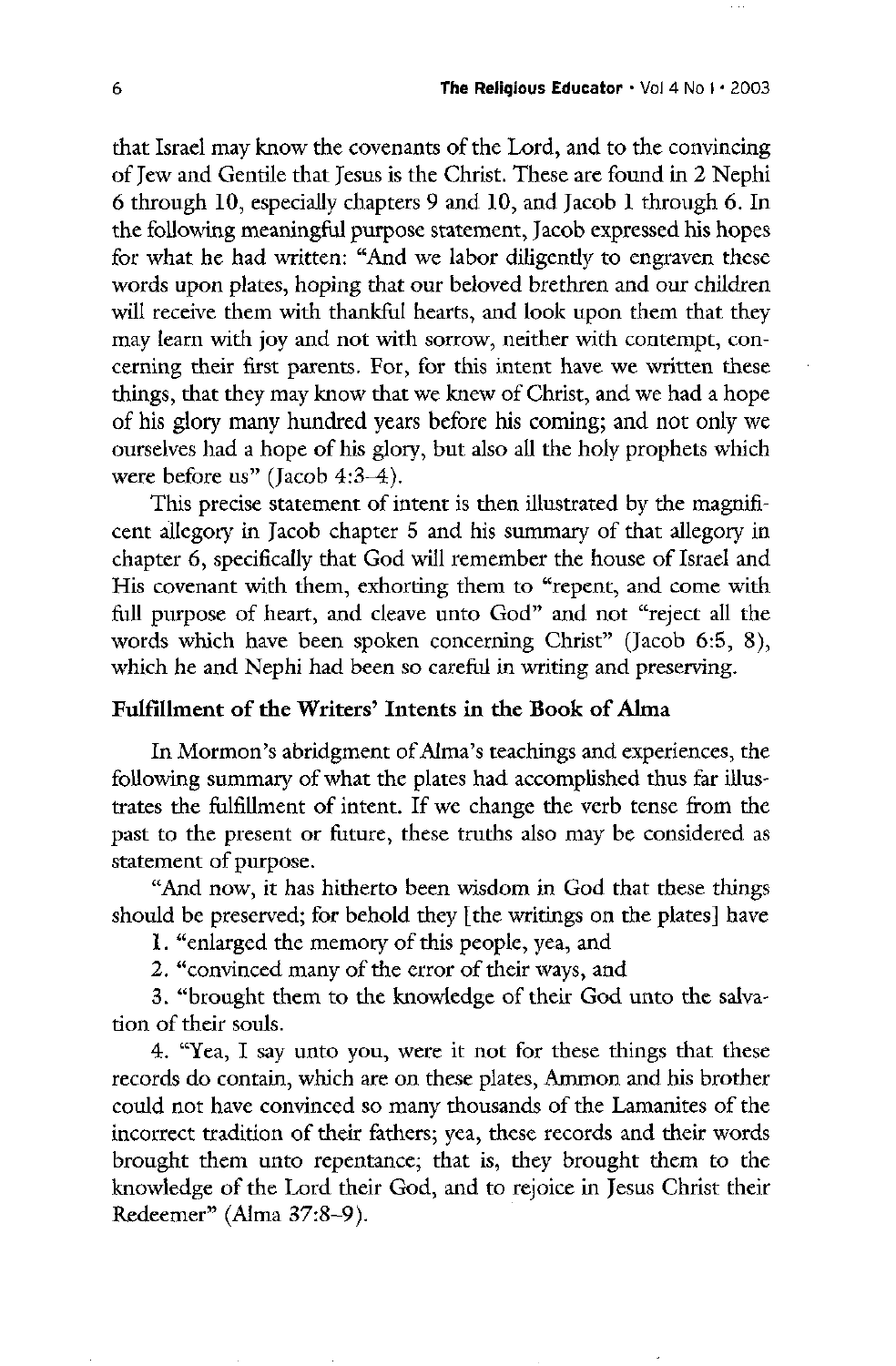The Precise Purposes of the Book of Mormon 7 and 7 and 7 and 7 and 7 and 7 and 7 and 7 and 7 and 7 and 7 and 7

This work of supernal significance offers a convincing testimony that Jesus is the Christ, the Eternal God, who manifests Himself to all who repent and come unto Him, especially Lehi's posterity, whom the Lord loves—His covenant people, the children of Israel.

#### A Purpose Statement from the Doctrine and Covenants

In a revelation to the Prophet Joseph Smith in 1828, the following declaration appears. Note how it parallels the title page and Lehi and Nephi's visions. Again, I emphasize the introductory words *purpose* and *that*, which establish intent:

"And for this very *purpose* are these plates preserved, which contain these records

1. "*that* the promises of the Lord might be fulfilled, which he made to this people; And

2. "*that* the Lamanites might come to the knowledge of their fathers, and

3. "*that* they might know the promises of the Lord, and

4. "*that* they may believe the gospel and rely upon the merits of Jesus Christ, and be glorified through faith in his name, and

5. "*that* through their repentance they might be saved" ( $D&C$  $3:19-20$ , emphasis added).

# A Purpose Statement from the Book of Ether

When Moroni included his abridgment of the plates of Ether, he inserted this short purpose statement

"Wherefore, I, Moroni, am commanded to write these things

1. "*that* evil may be done away, and

2. "*that* the time may come that Satan may have no power upon the hearts of the children of men, but

3. "*that* they may be persuaded to do good continually,

4. "*that* they may come unto the fountain of all righteousness and be saved" (Ether  $8:26$ ; emphasis added).

Notice how the fourth purpose above parallels the words established by Lehi and Nephi in the tree-of-life dream as illustrated by the metaphor of coming unto the fountain of all righteousness and being saved (see 1 Nephi 8:15-16, 30; 11:25).

# Comparison of Mormon's and Moroni's Purpose Statements

Sons learn from their fathers in both word and deed. Moroni surely learned much from his father Mormon, as illustrated by comparing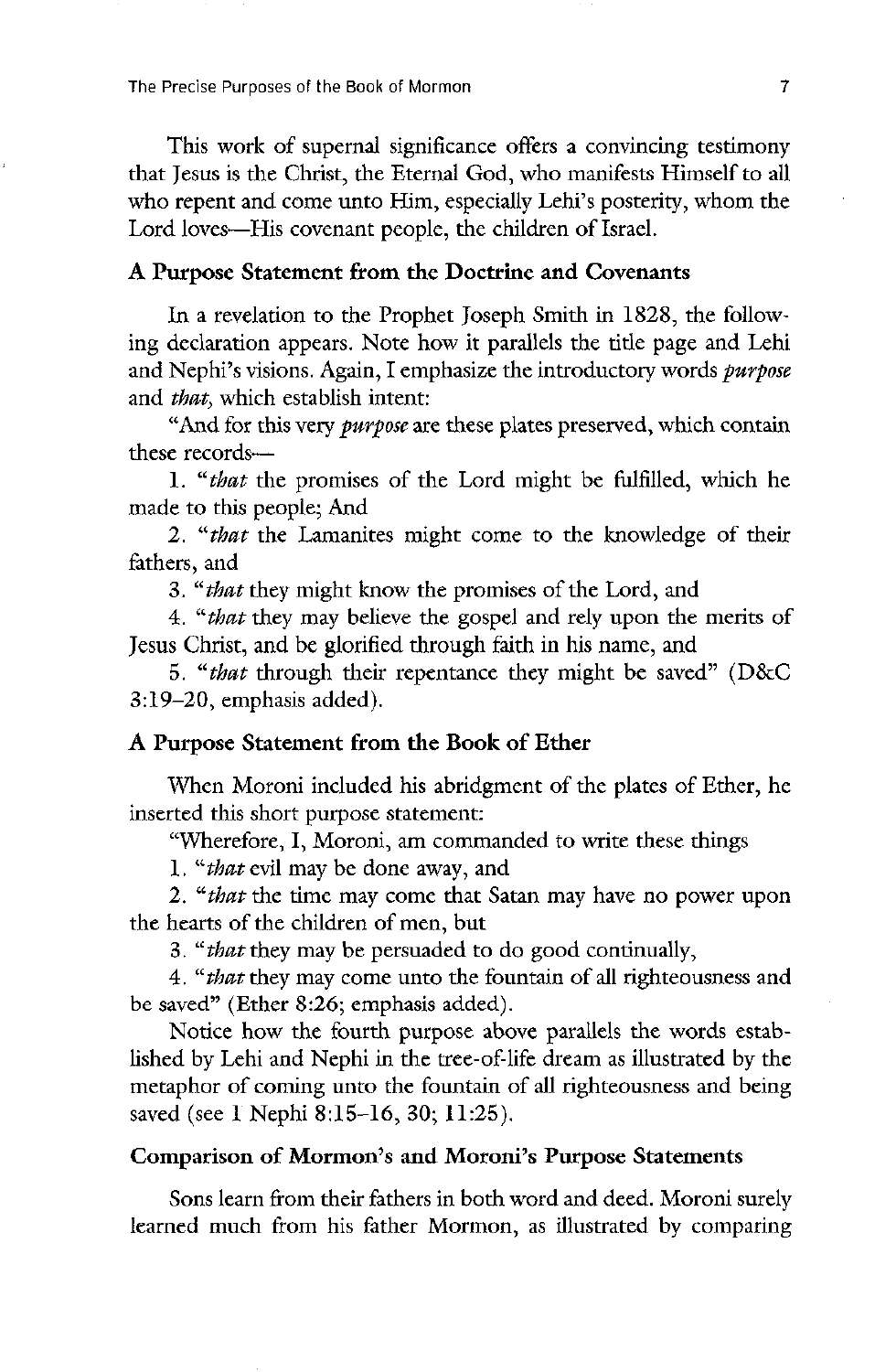three purpose statements, two of Mormon's and the title page written by Moroni.

Yea, behold, I write unto all the ends of the earth

And I write also unto the remand ye must stand to be judged of your works whether they be good or evil



house of Israel; and also to

Which is to show unto the Lord, that they are not cast<br>off forever-

and heard, that Jesus, whom they slew, was the very Christ and the very God.

And I would that I could persuade all ye ends of the earth to repent and prepare to ny belleve at the spotless at the state of the spotless at the spotless at the spotles  $3:17 - 22$ 

judgment-seat of Christ. (title

Note the emphasis on the judgment-seat in Mormon 3 and in the title page and, as was stated earlier, the role of the Book of Mormon in helping us to prepare for the judgment.

# Mormon's Final Purpose Statement

As seen in the parallels above (Mormon  $3:17-22$ ; Mormon  $5:12$ ,  $14-15$ ; and the title page), Mormon clearly understood the intended purpose of the Book of Mormon. If we look at the chronology of Mormon's writings, it appears that Mormon chapter 7 is his final message. (Moroni concluded the plates and inserted two epistles from his father, Moroni 8 and 9, that were probably written earlier in his ministry, making Mormon chapter 7 his final written message on the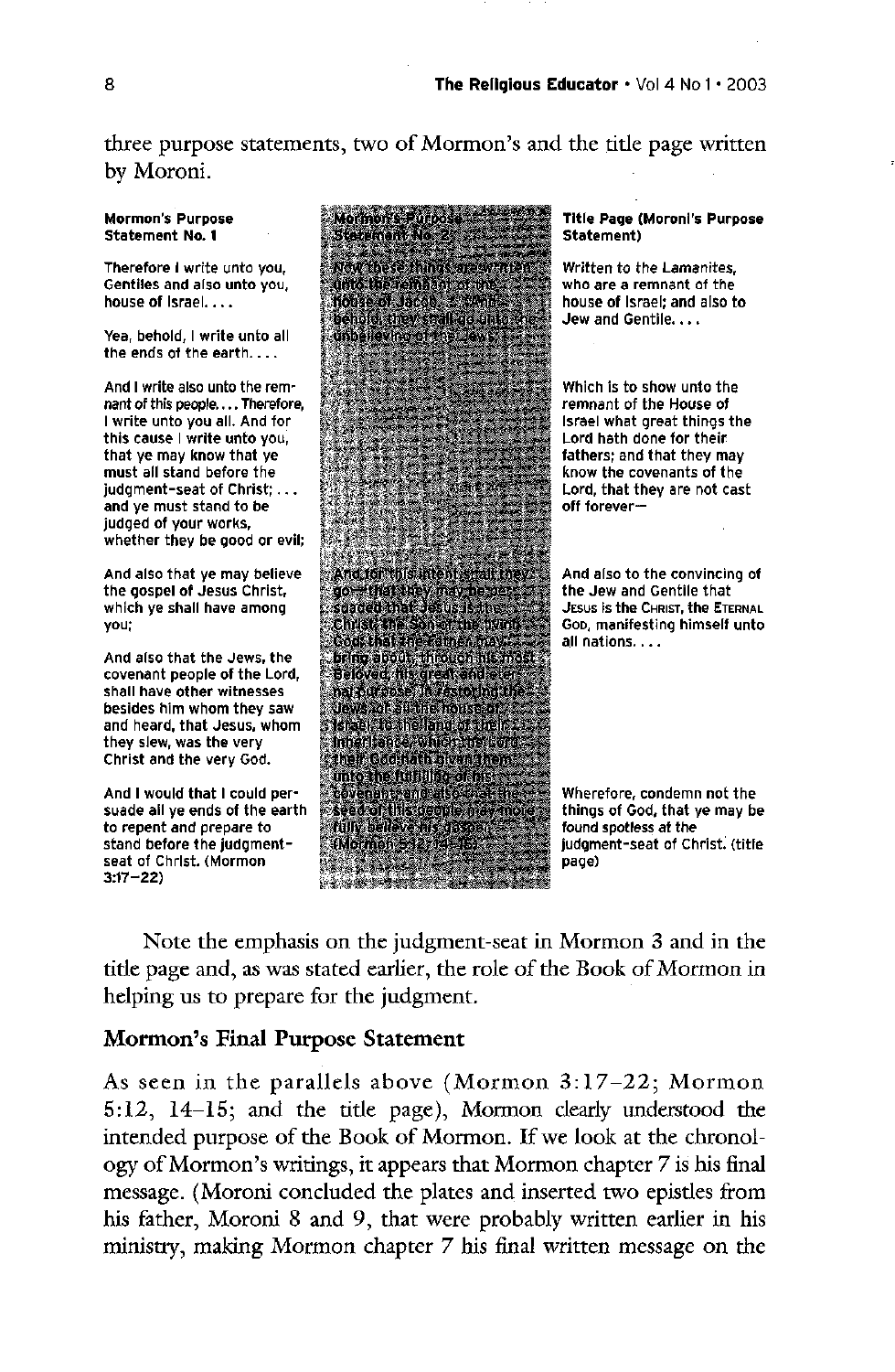The Precise Purposes of the Book of Mormon 9 and 9 and 9 and 9 and 9 and 9 and 9 and 9 and 9 and 9 and 9 and 9 and 9 and 9 and 9 and 9 and 9 and 9 and 9 and 9 and 9 and 9 and 9 and 9 and 9 and 9 and 9 and 9 and 9 and 9 and

plates.) Mormon's final hope and counsel are that the remnant of this people in the Book of Mormon will know the following:

- The things of their fathers  $(v, 1)$ .
- That they are the house of Israel  $(v, 2)$ .
- What they must do to be saved (vv.  $3-4$ ).
- That they must come to the knowledge of their fathers  $(v, 5)$ .

• That they must believe in Jesus Christ and in His mission, Atonement, and Resurrection and that there will be a final judgment  $(vv. 5-6).$ 

• That those who believe in the Book of Mormon will believe the Bible and vice versa  $(v, 9)$ .

• That they are the seed of Jacob (Israel) and that if they believe in Jesus Christ, repent, are baptized, and receive the Holy Ghost, it will be well with them in the day of judgment  $(v, 10)$ .

#### Moroni's Final Purpose Statements

Moroni received the records from his father, Mormon, and then added his words (see Mormon 8–9, Moroni  $1-10$ , and portions of Ether). Moroni said that "my father hath made this record, and he hath written the intent thereof" (Mormon 8:5; see  $3:20-22$ ,  $5:14-15$ ; and 7). Moroni summarized his father's intent by saying that he hoped the record would help its writers to "rid our garments of the blood of our brethren" (Mormon 9:37) and that these brethren would be restored to the knowledge of Jesus Christ and that God, the Father, would "remember the covenant which he hath made with the house of Israel"  $(Mormon 9:37)$ .

<sup>1</sup>I continue to marvel at the precise parallels found in all these purpose statements, all of them so beautifully summarized in the title page to the Book of Mormon.

In addition to the title page, the concluding chapter of the Book of Mormon, Moroni 10, contains eight truths relating to all these purpose statements. Each truth begins with an exhortation.

1. "I would exhort you . . . that ye would remember how merciful the Lord hath been  $\dots$  and ponder it in your hearts"  $(v. 3)$ .

2. "I would exhort you that ye would ask God, the Eternal Father, in the name of Christ, if these things are not true"  $(v, 4)$ .

3. "I would exhort you that ye deny not the power of God"  $(v, 7)$ .

4. "I exhort you, my brethren, that ye deny not the gifts of God"  $(v, 8)$ .

5. "I would exhort you . . . that ye remember that every good gift cometh of Christ"  $(v. 18)$ .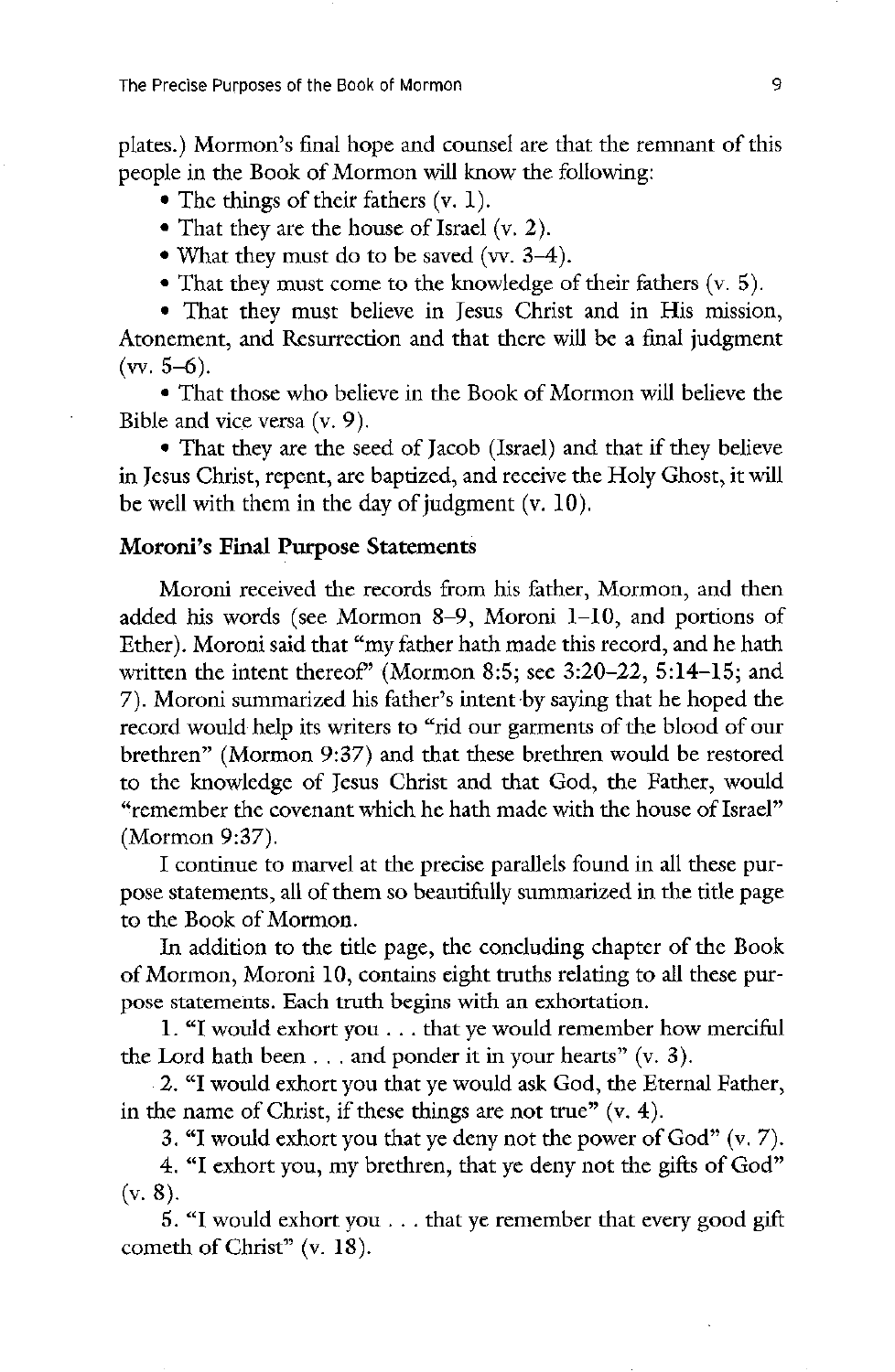6. "I would exhort you . . . that ye remember that he is the same yesterday, today and forever"  $(v. 19)$ .

7. "I exhort you to remember these things" (v. 27

8. "I would exhort you that ye would come unto Christ" (v. 30

The last two exhortations focus on "these things" and on Jesus Christ. "These things" refers to the written records, and Moroni's exhortation parallels Nephi's: there will be a final judgment, and we will see Nephi and Moroni, to ensure an accountability concerning what we have done with the records (see 2 Nephi  $33:10-15$ ). Finally, Moroni invites us to come unto Christ and be perfected in Him (see Moroni  $10:30, 32$ ). Thus end the large plates, with this stirring Christcentered invitation

But what about the end of the small plates? It is no surprise that the small plates, those magnificent writings that Nephi started and that Amaleki concluded, parallel Moroni's exhortations: "I shall deliver up these plates unto him, *exhorting* all men to come unto God, the Holy One of Israel, and believe in prophesying, and in revelations, and in the ministering of angels, and in the gift of speaking with tongues, and in the gift of interpreting languages, and in all things which are good; for there is nothing which is good save it comes from the Lord: and that which is evil cometh from the devil. And now my beloved brethren, I would that ye should come unto Christ, who is the Holy One of Israel, and partake of his salvation, and the power of his redemption. Yea, come unto him, and offer your whole souls as an offering unto him, and continue in fasting and praying, and endure to the end; and as the Lord liveth ye will be saved" (Omni  $1:25-26$ ; emphasis added). The Prophet Joseph Smith translated the small and large plates by the gift and power of God and declared to the world that "the Book of Mormon was the most correct of any book on earth, and the keystone of our religion, and a man would get nearer to God by abiding by its precepts, than by any other book."<sup>3</sup> This bold declaration takes on greater meaning when it is harmonized with the declared purposes of the Book of Mormon.  $\blacksquare$